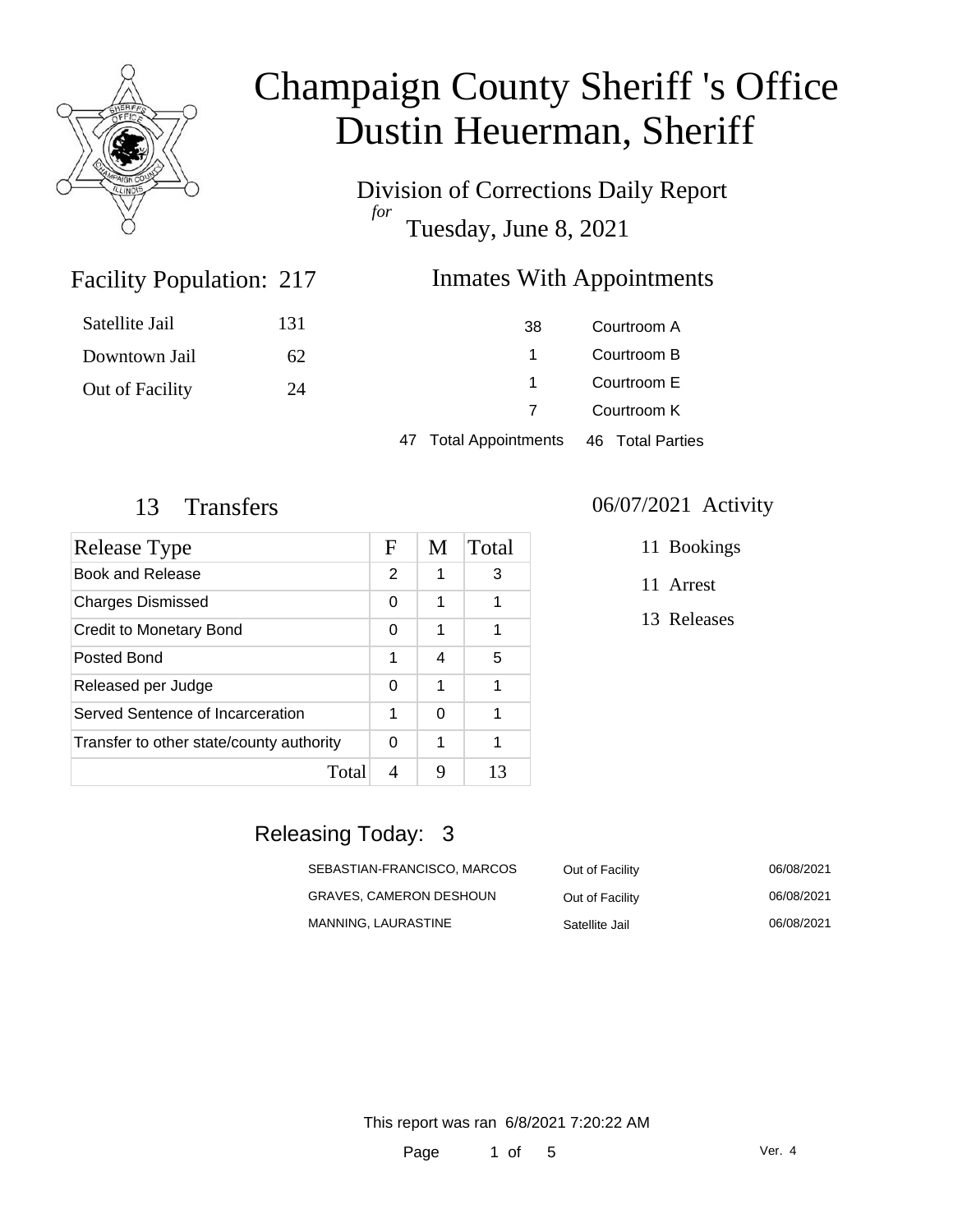

Division of Corrections Daily Report *for* Tuesday, June 8, 2021

Electronic Home Dentention 22

Felony Arraignment 6

Felony Pre-Sentence 6

Felony Pre-Trial 129

Felony Pre-Trial DUI 1

Felony Sentenced CCSO 6

Felony Sentenced IDOC 23

Felony Sentenced Other 1

Hold Sentenced CCCC 1

Hold Sentenced IDOC 1

Misdemeanor Pre-Trial 10

Petition to Revoke 3

Remanded to DHS 6

Traffic Pre-Trial 1

Traffic Sentenced CCSO 1

Total 217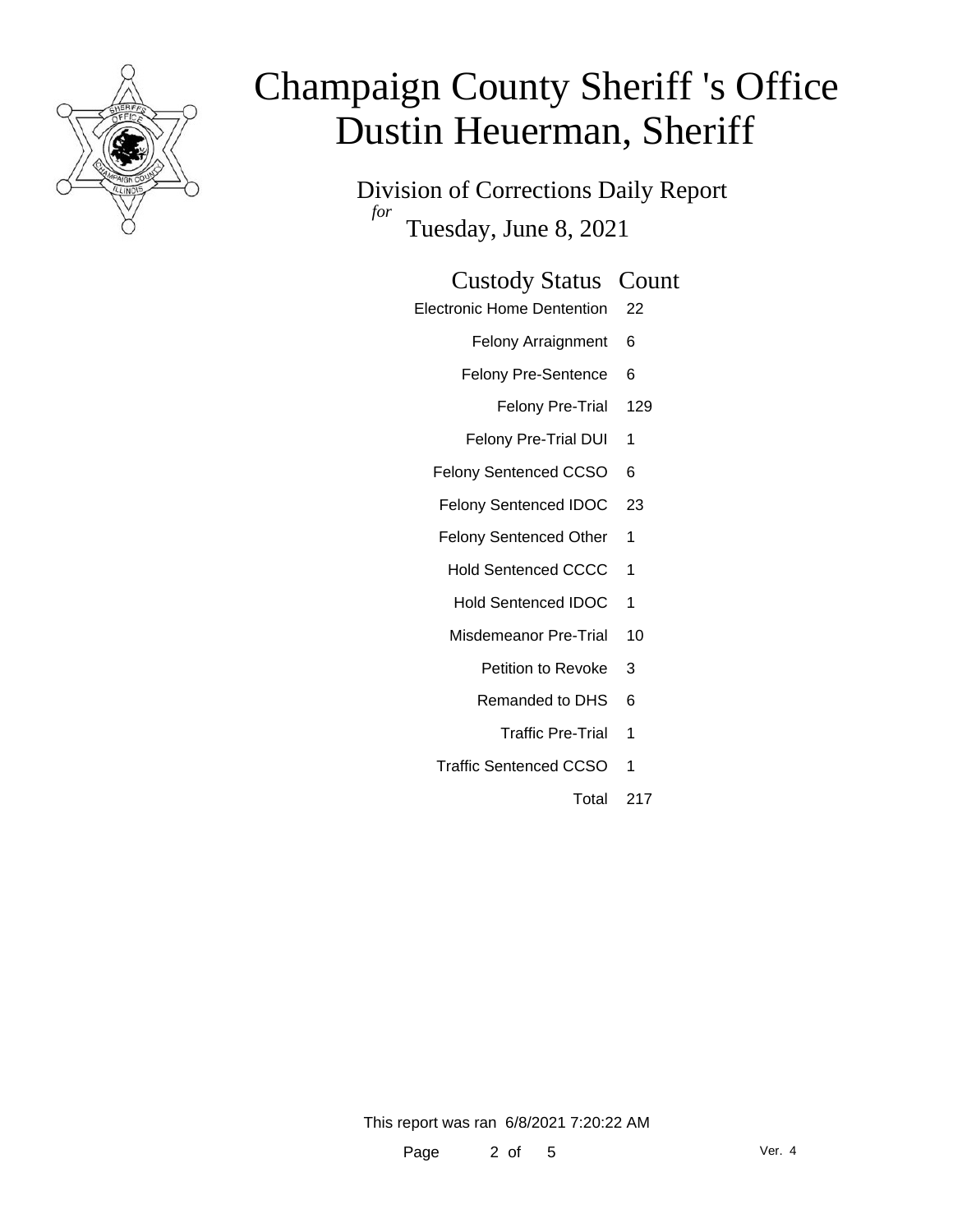

Division of Corrections Daily Report *for* Tuesday, June 8, 2021

### Inmates With Appointments

| Jailing Party Name              | Location    | Number of Records / Node |
|---------------------------------|-------------|--------------------------|
| <b>BROMM, RUSSELL DEAN</b>      | Courtroom A | 1 / Downtown Jail        |
| BROWN, JAWON EDWARD             | Courtroom A | 1 / Downtown Jail        |
| CONCEPCION-ROMAN, MOISES        | Courtroom A | 1 / Satellite Jail       |
| DALTON, JASON LEE               | Courtroom A | 1 / Satellite Jail       |
| DUNCAN, COREYON ANTHONY         | Courtroom A | 1 / Downtown Jail        |
| GARY, DAKOTA TREVON             | Courtroom A | 1 / Downtown Jail        |
| <b>GATES, GREGORY LEE</b>       | Courtroom A | 1 / Downtown Jail        |
| <b>GENTRIS, LENTRELL ASHTON</b> | Courtroom A | 1 / Satellite Jail       |
| HAMPTON, KEYSHON                | Courtroom K | 1 / Satellite Jail       |
| HILL, JAMONTE RASHAD            | Courtroom A | 1 / Downtown Jail        |
| HILL, TARIQ MARQUIS             | Courtroom K | 1 / Satellite Jail       |
| HUNT, TAVARIS EARL              | Courtroom A | 1 / Satellite Jail       |
| JACKSON, AALIYAH MARIE          | Courtroom K | 1 / Satellite Jail       |
| JACKSON, NATASHA RENETTA        | Courtroom A | 1 / Satellite Jail       |
| JACKSON, STEVE ALLEN            | Courtroom A | 1 / Satellite Jail       |
| JACKSON, TERREL DANDRE          | Courtroom A | 1 / Satellite Jail       |
| JAMERSON, ANTHONY D             | Courtroom A | 1 / Satellite Jail       |
| <b>JAMES, DOMINIQUE JULIUS</b>  | Courtroom B | 1 / Satellite Jail       |
| JOHNSON, JASON SCOTT            | Courtroom A | 1 / Downtown Jail        |
| JONES, CARLOS ANTONIO           | Courtroom A | 1 / Satellite Jail       |
| KELLUP, DAMETRIUS GLYNN         | Courtroom A | 1 / Satellite Jail       |
| KELLY, AARONN DEMARCUS          | Courtroom A | 1 / Satellite Jail       |
| KWIATKOWSKI, ROBERT JOHN        | Courtroom A | 1 / Satellite Jail       |
| LEWIS, LAWRENCE PAUL, Third     | Courtroom A | 1 / Satellite Jail       |
| LEWIS, TREVOR DANIEL            | Courtroom A | 1 / Satellite Jail       |
| MAZE, BRIAN KEITH               | Courtroom A | 1 / Downtown Jail        |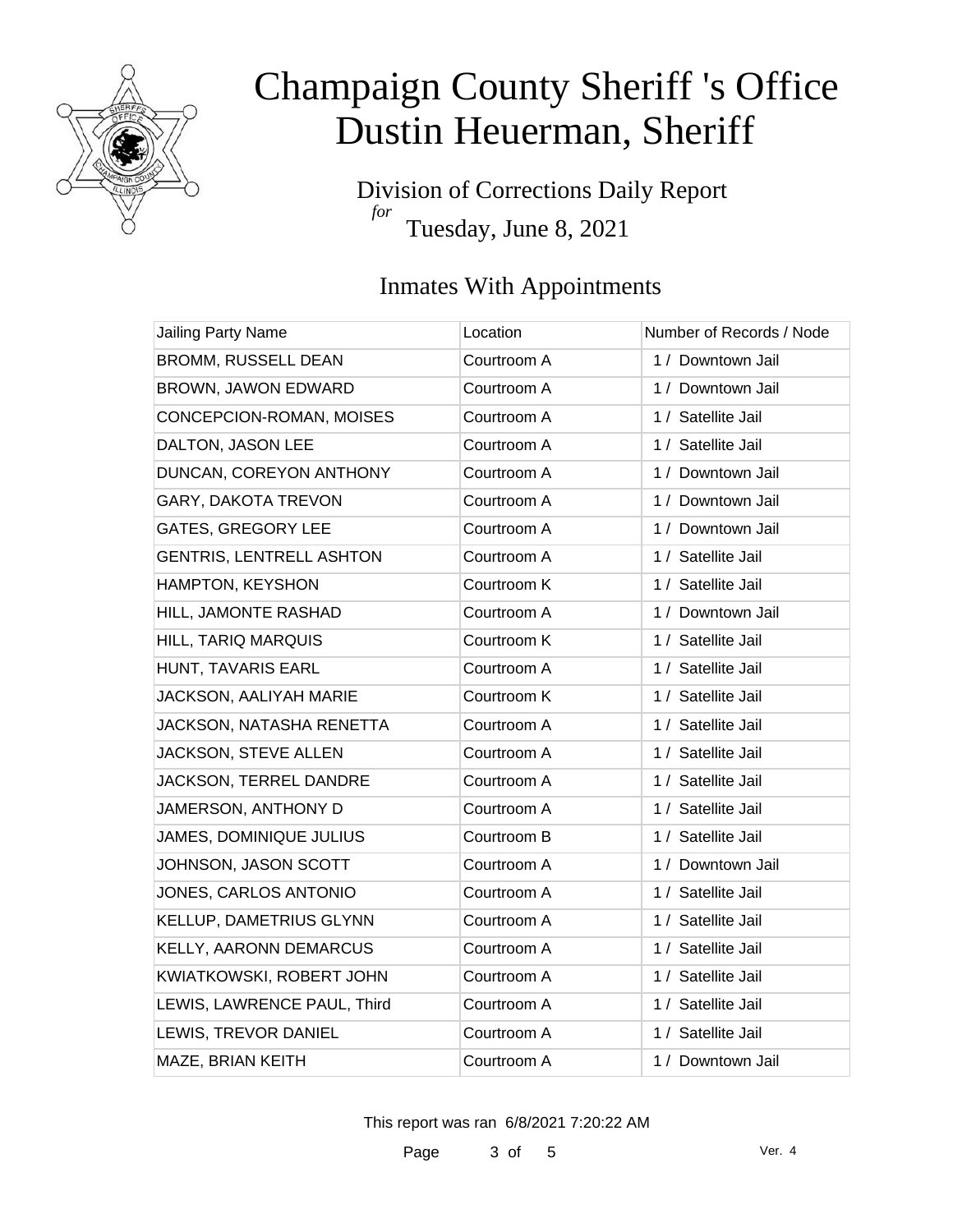

#### Division of Corrections Daily Report *for*

Tuesday, June 8, 2021

| MCFARLAND, TOMMY LEE                         | Courtroom K | 1 / Satellite Jail  |
|----------------------------------------------|-------------|---------------------|
| MITCHELL, MICHAEL TODD                       | Courtroom A | 1 / Downtown Jail   |
| ONEAL, JERRY DEON, Second                    | Courtroom A | 1 / Satellite Jail  |
| <b>OVERSTREET, KERION PATRICK</b><br>XAVEAL  | Courtroom K | 1 / Satellite Jail  |
| PETMECKY, JOHN ROBERT                        | Courtroom K | 1 / Satellite Jail  |
| QUINONES, ANGEL LUIS                         | Courtroom E | 1 / Satellite Jail  |
| REIFSTECK, KAYLA ALEXANDRIA                  | Courtroom A | 1 / Satellite Jail  |
| RODRIGUEZ, JOSHUA ANTHONY                    | Courtroom A | 1 / Satellite Jail  |
| RUCKES, KEITH DOMINIC                        | Courtroom K | 1 / Satellite Jail  |
| SANDAGE, JERALD EUGENE                       | Courtroom A | 1 / Out of Facility |
| SIMMONS, KAVOSCEA HILLARY-<br><b>ADDISON</b> | Courtroom A | 1 / Downtown Jail   |
| STANFORD, TERRANCE NAWOUN                    | Courtroom A | 1 / Satellite Jail  |
| STARKEY, DEVIN LEE                           | Courtroom A | 1 / Downtown Jail   |
| TAYLOR, LONDON JAVON                         | Courtroom A | 1 / Downtown Jail   |
| TUFTE, BRYCE MATTHEW                         | Courtroom A | 1 / Downtown Jail   |
| TURNER, ROBERT EARL, Third                   | Courtroom A | 1 / Satellite Jail  |
| <b>WASHINGTON, MARC ANTHONY</b>              | Courtroom A | 1 / Satellite Jail  |
| WILKINS, ANTHONY RAYMOND                     | Courtroom A | 1 / Downtown Jail   |
| WILLIAMS, MARSHAWN ANTONIO                   | Courtroom A | 1 / Satellite Jail  |
| <b>WILSON, DEVIN MALIK</b>                   | Courtroom A | 2 / Satellite Jail  |

### Transfers

| DAVIS, DURREL RASHAD         | Posted Bond                                             | Satellite Jail |
|------------------------------|---------------------------------------------------------|----------------|
| <b>ERVING, DARIUS MIQUEL</b> | Posted Bond                                             | Satellite Jail |
| GARCIA-HERNANDEZ, JOEL       | Transfer to other state/county authority Satellite Jail |                |
| <b>GREER, CONNOR JAY</b>     | <b>Credit to Monetary Bond</b>                          | Satellite Jail |
| JONES, BOBBY RAY             | <b>Charges Dismissed</b>                                | Satellite Jail |
| KAMINSKI, ANDRZEJ K          | Posted Bond                                             | Satellite Jail |
| KASBERGEN, CARSON NEIL       | Posted Bond                                             | Satellite Jail |